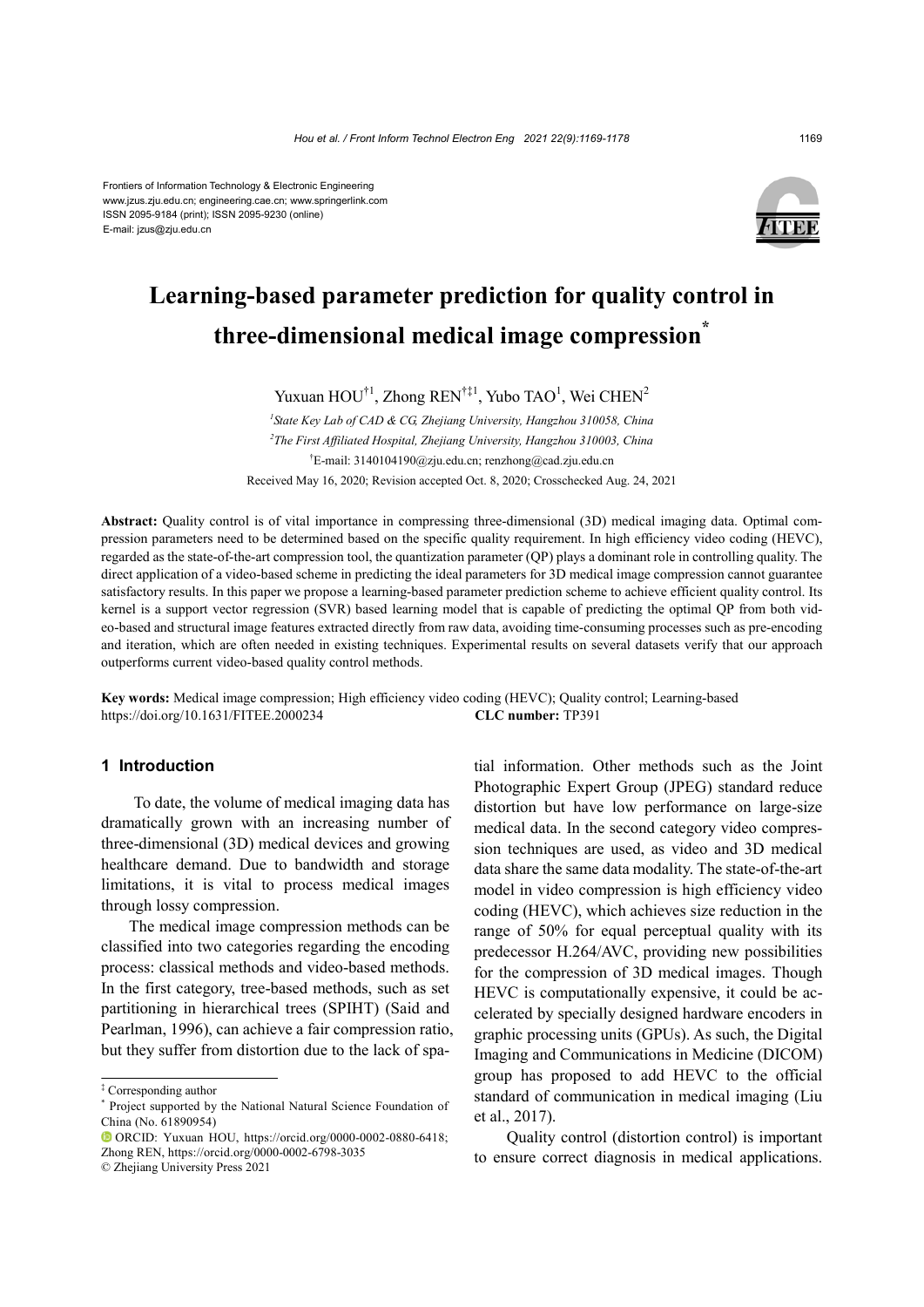It is also essential in video compression due to the quality constraints of video storage. Note that the quantization parameter (QP) used in HEVC is vital for video quality control, as it is highly associated with the quantization step size in the encoding process. Thus, compression towards a target quality constraint can be formulated as a distortion-quantization (D-Q) model, with distortion presented in the form of peak signal-to-noise ratio (PSNR) (Huynh-Thu and Ghanbari, 2008). Many studies have analyzed the D-Q models for video compression. In the earliest studies, simple linear D-Q models (Ma S et al., 2005; Wang HL and Kwong, 2008) were proposed. However, they have low performance due to the lack of generality. Later, the distribution of transform coefficients in video coding is used to construct the D-Q models (Kamaci et al., 2005; Kwon et al., 2007; Ma SW et al., 2012; Pan and Chen, 2016). Their performances are bounded, however, because the real distribution does not always follow the supposed mathematical distribution. Wu and Su (2013) proposed models based on making several encoding/ decoding passes iteratively. Dinh et al. (2018) and Santamaria et al. (2018) proposed models based on massive observations on a large number of benchmark video sequences. They yielded reasonable estimations of the D-Q curve at the cost of a large amount of time and a large storage space.

Even though a large number of studies have targeted D-Q models in video compression, the direct application of video-based quality control methods to medical image compression cannot guarantee satisfactory results. Two main challenges exist: first, video-based algorithms concentrate on motion vectors in video frames rather than on the 3D structural information, which is important in medical images; second, these methods need much time and space, while medical applications are typically time-critical or space-bounded, especially in real-time telemedicine systems. Moreover, their model parameters are hard to determine because of the changing characteristics of data.

To resolve these problems, we propose a learning-based quantization parameter prediction scheme for quality control in 3D medical imaging data compression. The kernel of this scheme is a support vector regression (SVR) (Schölkopf et al., 2000) based learning model, capable of predicting the optimal QP from video-based and structural image features extracted directly from the raw data, without time-consuming processes such as pre-encoding or iteration. Experimental results for a variety of datasets indicate that our proposed approach can generate more precise predictions in the application of medical image compression than conventional D-Q models. Results also show that this method obtains good results for time requirement.

# **2 Related works**

# **2.1 Quality control models in non-video-based medical image compression**

Many efforts have been made to achieve a proper compression ratio while satisfying specific quality constraints of medical image compression. Miaou and Chen (2004) combined the distortion-constrained codebook replenishment (DCCR) mechanism and the SPIHT technique while presenting an iterative search algorithm to reach the target image quality. Lazzerini et al. (2010) generated a family of optimal quantization tables that produce different trade-offs between the image compression ratio and quality in the JPEG encoding process. These methods employ iterative search at high time cost, but they are instructive for quality control in video-based medical image compression.

#### **2.2 D-Q models in video compression**

With regard to model characteristics, the D-Q models for video compression can be classified into two classes: empirical models and analytical models. The empirical models have simple forms. A linear rate-distortion model between PSNR and QP was introduced in Ma S et al. (2005). Wang HL and Kwong (2008) proposed a similar model where the mean squared error (MSE) is proportional to the quantization step size. A major drawback of empirical methods is that they cannot handle outliers, resulting in a loss of precision. Analytical models are based on certain mathematical assumptions. For example, one such model uses the Cauchy density function to fit the distribution of the discrete cosine transform (DCT) coefficients and derive an approximated D-Q step model, which yields a more accurate result than its predecessors (Kamaci et al., 2005). Another two models use the sum of absolute transform differences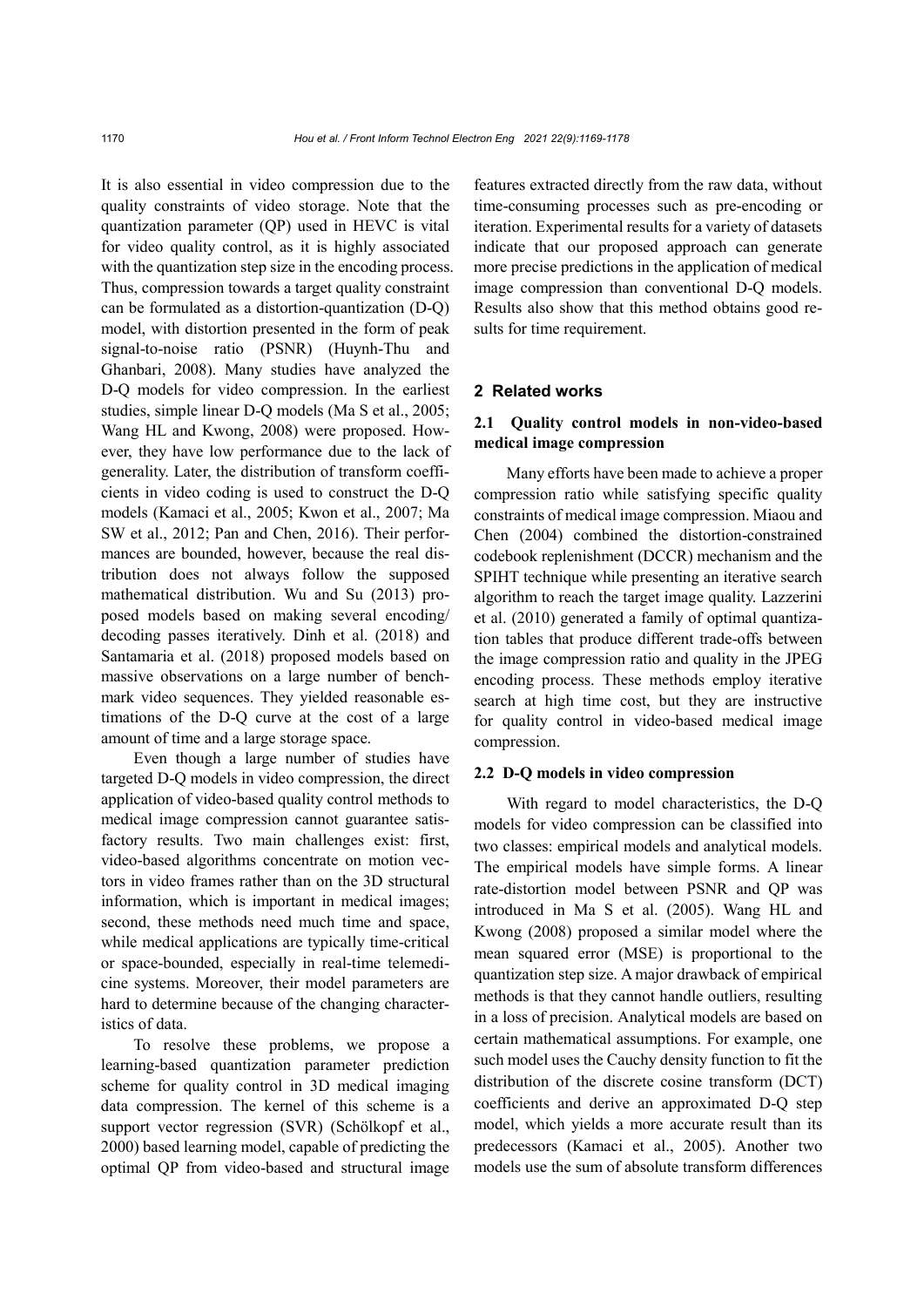(SATD) based on the Hadamard transform (Pratt et al., 1969) as an important parameter for D-Q modeling (Kwon et al., 2007; Ma SW et al., 2012). Even though analytical models outperform their empirical counterparts, their basic assumptions are not always consistent with the distributions of the DCT coefficients, thus failing to obtain high precision.

A novel learning-based approach applies the SVR learning method to approximate the relationship among QP, SATD, and PSNR (Pan and Chen, 2016). However, it considers only two features (PSNR and SATD), resulting in a lack of generality. Recently, multi-stage methods have been presented to improve the performance of D-Q models. For instance, one such model extracts feature vectors to describe the relationship between D and Q (Wu and Su, 2013). The initial weights of features are determined by extended simulations, while the weights are refined frame by frame. Nonetheless, the iterative optimization process in this model makes it time consuming. A convolutional neural network named VQANet was introduced by Dinh et al. (2018) to form the D-Q model, which yields good results. Due to the application of 3D convolutional layers, its computation and storage complexities are high. Besides, structural information may be lost because the images are clipped into small blocks before they are fed into the network. Another neural network based method (Santamaria et al., 2018) uses a two-dimensional convolutional network with skip connections to predict distortion. However, it suffers from a loss of structural information due to the similar image clipping process.

# **2.3 Learning-based regression models in medical imaging**

Several learning-based methods have been proposed in medical imaging, including K-means, SVR, decision trees, and neural networks (Wang SJ and Summers, 2012). Of these, the dominant regression methods used are neural networks and SVR. Neural networks are suitable for search in a dense space due to the limit of the number of parameters, while SVR based methods are good at solving sparse linear space problems because of the linear property of SVR. For example, the SVR model outperforms the general neural network model for content-based image retrieval in digital mammography (El-Naqa et al., 2004). Moreover, SVR was used to enhance the conventional D-Q model using SATD (Ma SW et al., 2012), with good results achieved (Pan and Chen, 2016). In the aforementioned cases, SVR is preferred as it is robust and effective in processing data with a sparse representation. Thus, SVR is a promising method for solving the D-Q model of medical imaging with generality and robustness in time-critical cases.

#### **3 Our proposed method**

The optimal parameter estimation problem can be formed as follows:

$$
f(V, \text{PSNR}_{\text{target}}) \to \text{QP}_{\text{opt}},\tag{1}
$$

where  $V$  denotes the volume data,  $PSNR_{\text{target}}$  the target distortion, and  $QP_{\text{opt}}$  the optimal QP for the compression to meet the target distortion. Note that both PSNR and the compressed file size will go down with the rise of QP as the quantization step size becomes larger. Thus, the optimal QP is the largest QP that meets the target PSNR constraints.

Our approach extracts the essential features of the video compression of 3D medical images and employs a learning-based model for solving the D-Q problem based on SVR.

#### **3.1 Pipeline**

As shown in Fig. 1, our proposed approach consists of two stages: training and testing. In the training stage, we use the brute-force method to find the optimal QP of all target PSNRs for all training data, and then put the  $\leq$ PSNR<sub>target</sub>,  $x$ , QP<sub>opt</sub>> tuple into the regression model, where *x* denotes the feature vector. In the testing stage, the SVR method produces an optimal QP using the target PSNR and the features extracted from the test medical data. As mentioned in Section 1, the video-based features important for video compression and the structural features important for medical image compression are combined. This combination makes our D-Q model capable of handling the video-based compression of medical images. What is more, this is achieved more efficiently by the SVR method than by conventional D-Q models.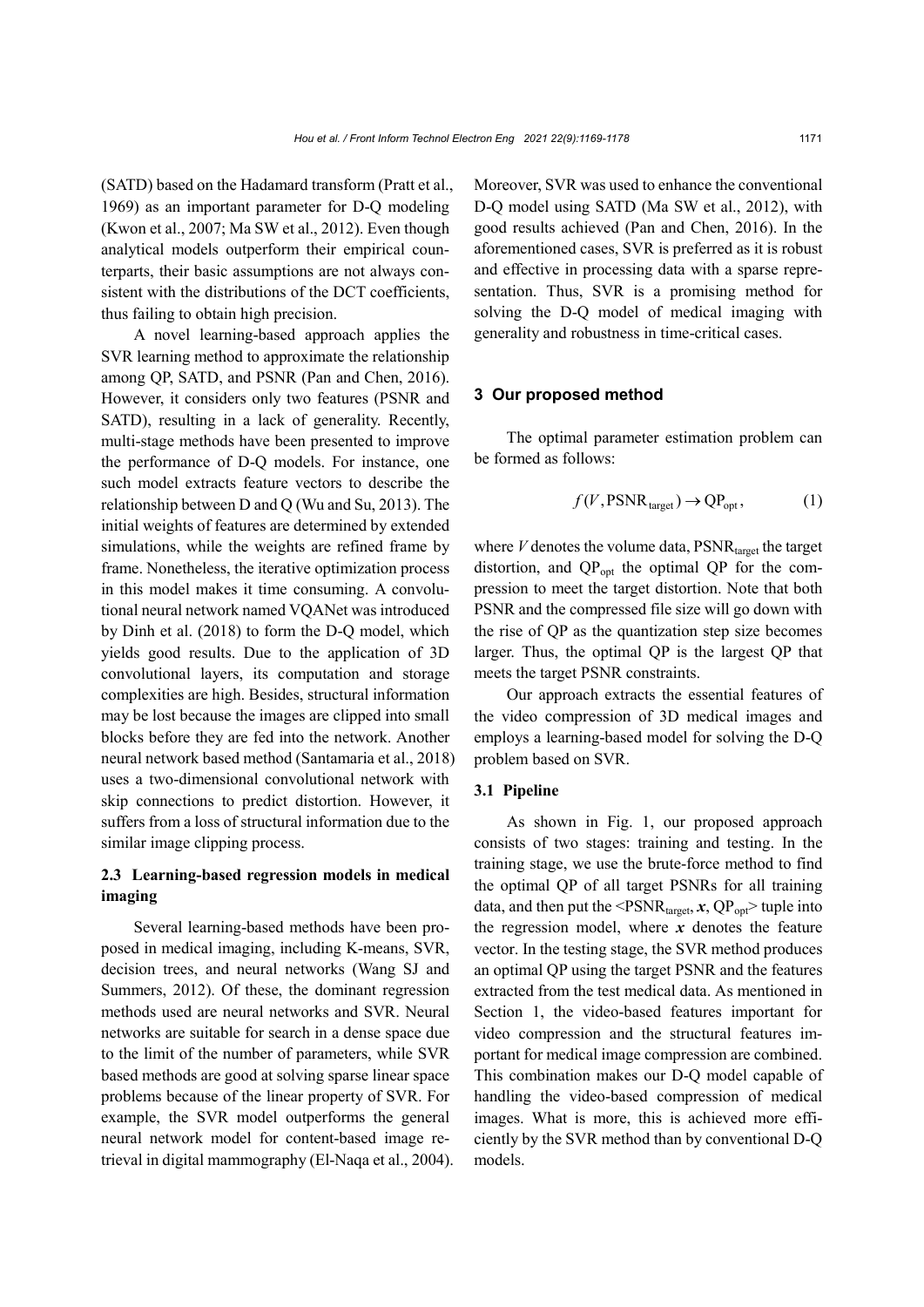

# **3.2 Feature extraction**

The selected features, i.e., video-based features and structural features, are extracted to represent the entire volume data.

# 3.2.1 Video-based features

One of the most important video-based features is the number of video frames, i.e., the number of slices in the volume:

$$
x_1 = x_{Z\text{-slice}} = n. \tag{2}
$$

Another feature is the ratio of zero-valued voxels. In HEVC, coding is based on the quantization of the difference (in other words, residual) between adjacent frames. There is no difference between blank regions, which can be encoded efficiently. For a similar reason, the mean difference of the adjacent slices in the 3D medical image is computed. These two features can be written as

$$
x_2 = x_{\text{zero-ratio}} = \sum_{k} 1(V[k]) / \sum_{k},\tag{3}
$$

$$
x_3 = x_{\text{mean-difference}} = \frac{1}{n} \sum_{i=1}^{n-1} \sum_{k} |S_i[k] - S_{i+1}[k]|, (4)
$$

where *k* denotes the voxel index of the volume, *V*[*k*] the voxel intensity, 1(∙) the indicator function, and *Si* the  $i^{\text{th}}$  image slice.

# 3.2.2 Structural features

Textural features are important structural features of medical images. The gray-level cooccurrence matrix (GLCM) (Haralick et al., 1973) is widely used to measure textures by considering the spatial relationship among pixels. It characterizes the texture of an image by calculating how combinations of discretized intensities (gray levels) of neighboring pixels are distributed along one direction of the volume. If the grayscale is separated into *m* levels, the frequencies of (0, 0), …, (0, *m*−1), …, (*m*−1, *m*−1) pairs of pixels are measured in every direction. Probability distributions are then calculated to determine high- order statistical GLCM features. The matrices are computed as follows:

$$
\begin{cases}\nF_{\Delta x, \Delta y}(i, j) = \sum_{p=1}^{h_1} \sum_{q=1}^{h_2} \delta_{ij}(p, q), \\
\delta_{ij}(p, q) = \begin{cases}\n1, & \text{if } X(p, q) = i \text{ and } \\
X(p + \Delta x, q + \Delta y) = j, \\
0, & \text{otherwise,}\n\end{cases}\n\end{cases}
$$
\n(5)

$$
P_{\Delta x, \Delta y}(i, j) = \sum_{\Delta x, \Delta y}(i, j) / \sum_{i, j} F_{\Delta x, \Delta y}(i, j), \quad (6)
$$

where *X* is the leveled grayscale matrix,  $h_1$  and  $h_2$  are the width and height of  $X$  respectively,  $F$  is the frequency matrix, and  $P$  is the subsequent probability matrix. ( $\Delta x$ ,  $\Delta y$ ) denotes the direction vector. For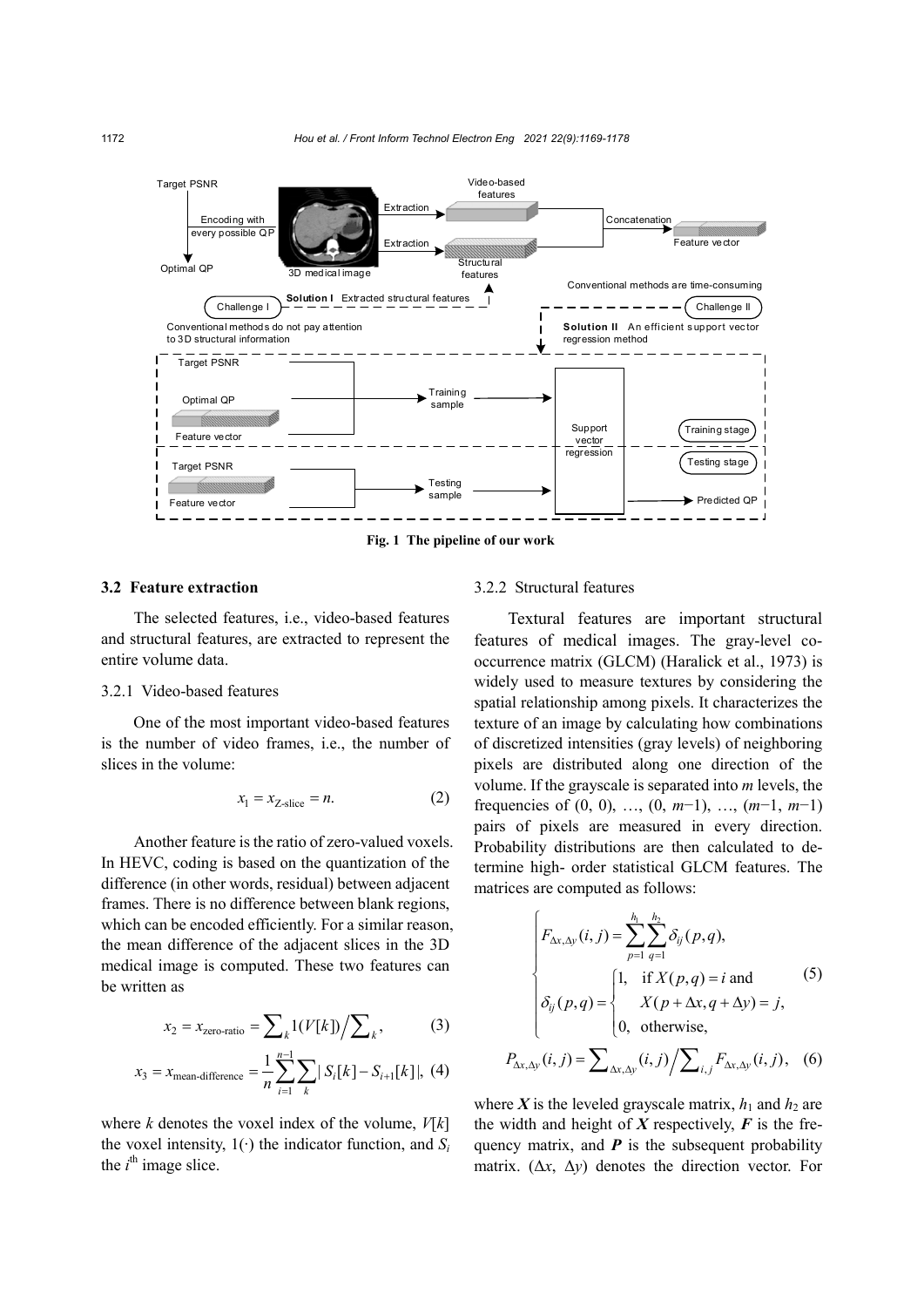example,  $(\Delta x, \Delta y) = (1, 0)$  represents the 0° direction from the positive direction of the *x* axis.

Five textural features, energy, contrast, correlation, entropy, and homogeneity (inverse difference moment, IDM), are extracted from the image volumes and analyzed using the texture of four directions (0°, 45°, 90°, 135°), resulting in 20 textural features in total. These features are calculated as follows:

$$
x_4 = x_{\text{contrast}} = \sum_{i,j=0}^{m-1} P_{i,j} (i-j)^2, \tag{7}
$$

$$
x_5 = x_{\text{IDM}} = \sum_{i,j=0}^{m-1} \frac{P_{i,j}}{1 + (i - j)^2},\tag{8}
$$

$$
x_6 = x_{\text{energy}} = \sqrt{\sum_{i,j=0}^{m-1} P_{i,j}^2},\tag{9}
$$

$$
x_7 = x_{\text{entropy}} = \sum_{i,j=0}^{m-1} P_{i,j} \left( -\ln P_{i,j} \right),\tag{10}
$$

$$
x_8 = x_{\text{correlation}} = \sum_{i,j=0}^{m-1} P_{i,j} \frac{(i - \mu_i)(j - \mu_j)}{\sqrt{\sigma_i^2 \sigma_j^2}}, \quad (11)
$$

where  $\mu$  denotes the mean, and  $\sigma_i$  and  $\sigma_j$  the standard variations of row *i* and column *j* of *P*, respectively. The averages of these features in each slice of the volume are calculated to form the actual feature vectors.

## **3.3 Proposed learning-based prediction model**

With certain features extracted, the prediction problem can be formulated as

$$
f(x_1, x_2, \cdots, x_M, \text{PSNR}_{\text{target}}) \to \text{QP}_{\text{opt}}, \quad (12)
$$

where *M* denotes the total number of features. Let  $x=(x_1, x_2, ..., x_M, \text{PSNR}_{\text{target}})$  and  $y=QP_{\text{opt}}.$  Then the problem can be rewritten as

$$
f(\mathbf{x}) \to y. \tag{13}
$$

Because  $QP_{opt}$  is located in the real domain (an integer between 1 and 30), the approximation of *f* can be regarded as a regression problem using the SVR method. For nonlinear regression, the input data vectors are mapped into a higher dimensional space through a nonlinear mapping  $g(x)$ , and linear regression is applied in the mapped space. That is, the regression function can be written as

$$
y \approx f(x) = w^{T}g(x) + b,
$$
 (14)

where *w* and *b* are the linear regression parameters in the mapped space.

Our proposed model uses the Gaussian radial basis function (RBF) kernel. The kernel function is written as

$$
K(x_1, x_2) = g(x_1)^T g(x_2) = \exp\left(-\frac{\left\|x_1 - x_2\right\|^2}{2\sigma^2}\right),
$$
 (15)

where  $\sigma$  is a scaling parameter of the RBF kernel. The best solution of *f* is

$$
\boldsymbol{w}^* = \underset{\boldsymbol{w}}{\arg\min} \left( \frac{1}{2} \boldsymbol{w}^{\mathrm{T}} \boldsymbol{w} + C \left( \boldsymbol{v} \in + \frac{1}{l} \sum_{i=1}^{l} \left( \xi_i + \xi_i^* \right) \right) \right)
$$
(16)

subject to

$$
\mathbf{w}^{\mathrm{T}}g(\mathbf{x}_i) + b - y_i \leq \in +\xi_i, \ny_i - (\mathbf{w}^{\mathrm{T}}g(\mathbf{x}_i) + b) \leq \in +\xi_i^*, \xi_i^* \geq 0, \xi_i \geq 0, \infty, 0,
$$

where *l* is the number of training samples, *C* and *v* are the weight parameters,  $\epsilon$  is the margin size of the support vectors that contribute to the generality of the algorithm, and *ξ<sup>i</sup>* and *ξ<sup>i</sup>* \* are slack variables for error tolerance.

To create the training data, images are chosen from the datasets and compressed with varied QPs from 1 to 30. The resultant image distortion (i.e., quality, measured by PSNR) is then recorded. The corresponding optimal QP for every target PSNR from 10 to 50 dB is then searched. The training sample  $(x, y)$  is formulated as

$$
x = (x^{(i)}, P^{(j)}), \tag{17}
$$

$$
y = \mathbf{QP}_{\text{opt}}^{(i,j)},\tag{18}
$$

for each *i* ∈ {1, 2, …, *l*} and  $P^{(j)}$  ∈ {10, 11, …, 50}.

The  $QP_{opt}^{(i,j)}$  is the optimal QP for the *i*<sup>th</sup> training

data  $X_i$  to meet the target quality  $P^{(j)}$ . As mentioned at the beginning of Section 3, the optimal QP is the largest QP that meets the target PSNR. Optimal QPs for the training cases are calculated as

$$
QP_{opt}^{(i,j)} = \max(q) \text{ subject to } P^{(i,q)} > P^{(j)} \quad (19)
$$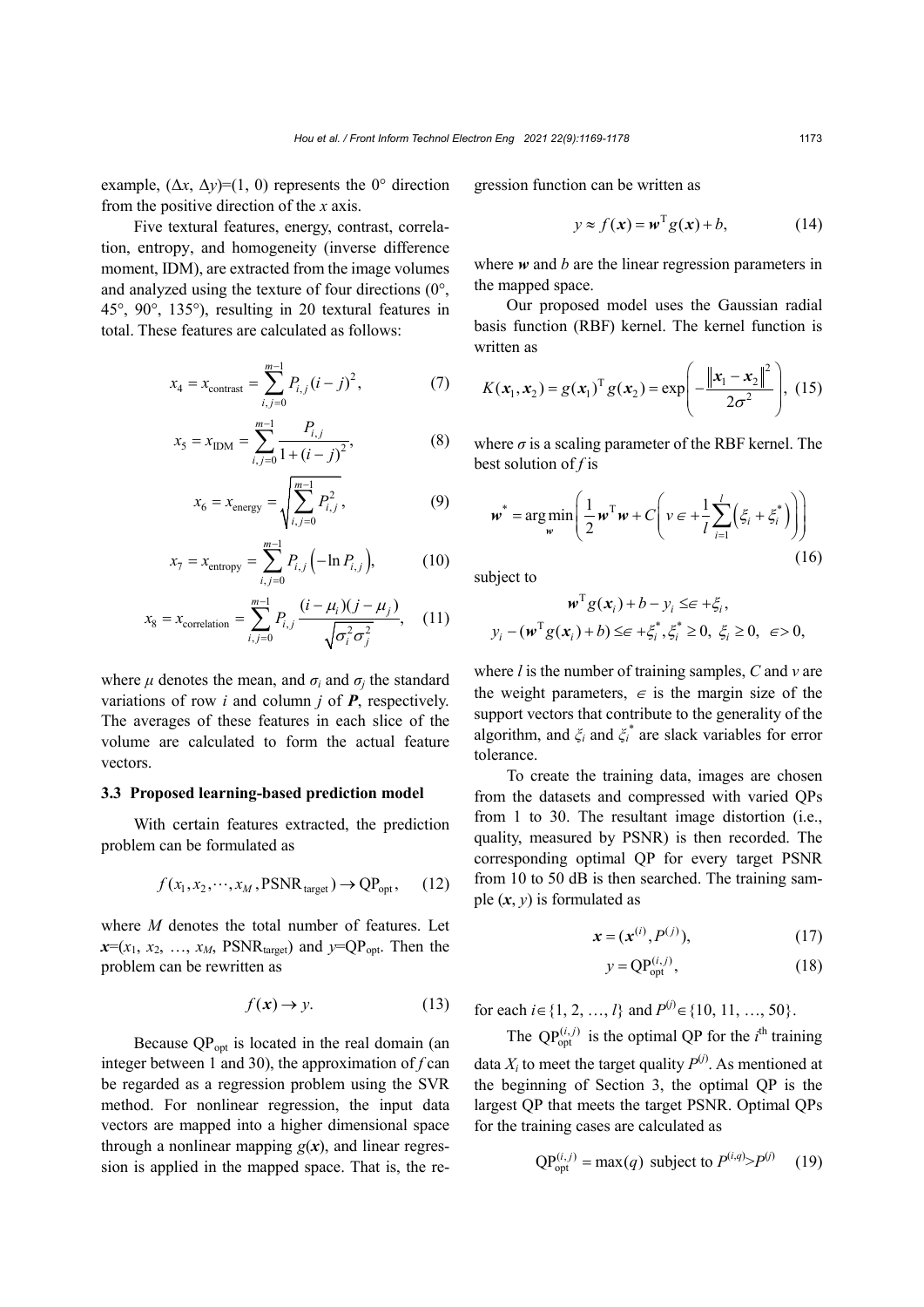for each *i*∈{1, 2, …, *l*}, *q*∈{1, 2, …, 30}, and  $P^{(j)}$  ∈ {10, 11, …, 50}. Here  $P^{(i,q)}$  denotes the corresponding PSNR of using  $QP=q$  to encode the  $i<sup>th</sup>$ training data, whereas  $P^{(j)}$  denotes the *j*<sup>th</sup> target PSNR.

In the testing stage, with the extracted feature vectors and specified target distortion (quality) of a testing image  $X'$ , the predicted  $QP_{opt}$  can be calculated efficiently through the trained SVR model. The complete algorithm for the SVR-based D-Q prediction process is summarized in Algorithm 1.

|       | <b>Algorithm 1</b> Prediction process of the proposed |
|-------|-------------------------------------------------------|
| model |                                                       |

1 **For**  $i \in \{1, 2, ..., l\}$ 

- 2 Calculate the feature vector  $x^{(i)}$
- 3 **For** *q*∈{1, 2, …, 30}
- 4 Pre-encode the training data *Xi* with QP=*q* and obtain the corresponding distortion  $P^{(i,q)}$
- 5 **End For**
- 6 **For** *j*∈{10, 11, …, 50}
- 7 Let  $P^{(j)}=j$
- 8 Calculate  $QP_{opt}^{(i,j)}$  by Eq. (19)
- 9 **End For**
- 10 **End For**
- 11 Use  $(x = (x^{(i)}, P^{(j)}), y = QP_{opt}^{(i,j)})$  as the training data to construct the SVR model *S*
- 12 Calculate the feature vector *x*′ for the testing image *X*′
- 13 Input  $(x',$  PSNR<sub>target</sub>) into the model *S* to obtain the predicted optimal QP  $q^{\text{pred}}$
- 14 Use  $q^{\text{pred}}$  to encode X' and obtain the corresponding encoding distortion PSNR<sub>pred</sub>

## **4 Experiments and discussions**

Experiments are conducted using Intel Core i5-4690 @3.55 GHz CPU (with 16 GB RAM) and NVIDIA GeForce GTX 960 GPU (with 4 GB RAM). The NVIDIA Video Codec SDK (Patait and Young, 2016) is employed to run HEVC. This interface is specially designed for commercial GPUs to accelerate the encoding/decoding processes, and is suitable for general usage. The SVR method implementation is based on the NuSVR method in the Scikit-Learn package in Python. Several open datasets of 3D medical images from The Cancer Imaging Archive (TCIA) (Clark et al., 2013) are used for testing. The details of these datasets are shown in Table 1.

| Dataset                     | Number<br>of cases | Property               | Width×Height                               | Snap-<br>shot |  |  |  |
|-----------------------------|--------------------|------------------------|--------------------------------------------|---------------|--|--|--|
| LIDC-<br><b>IDRI</b>        | 306                | Liver<br><b>CT</b>     | $512 \times 512$<br>(axial)                |               |  |  |  |
| <b>RIDER</b><br>Lung CT     | 60                 | Lung<br>CT             | $512 \times 512$<br>(axial)                |               |  |  |  |
| $LungCT-$<br>Diagnosis      | 62                 | Lung<br><b>CT</b>      | 512×512<br>(axial)                         |               |  |  |  |
| REM-<br><b>BRANDT</b>       | 109                | <b>Brain</b><br>CT     | $256 \times 256$<br>(coronal,<br>sagittal) |               |  |  |  |
| <b>TCGA-</b><br><b>HNSC</b> | 51                 | Head<br>and<br>neck CT | 512×512<br>(coronal,<br>sagittal)          |               |  |  |  |

**Table 1 Data configuration**

The most commonly used video format, YUV 4:2:0, consists of a luma channel (Y) and two subsampled chroma channels (U/V). However, 3D medical imaging data have a single channel. One way around this is to normalize the computed tomography (CT) volumes into grayscale images and add zerovalued chroma components to form the YUV 4:2:0 sequences (Sanchez and Bartrina-Rapesta, 2014). The sequences are encoded with every QP from 1 to 30 under the fixed-QP configuration. Note that the QP ranges from 1 to 51 in HEVC settings. Too large QP, however, will cause severe loss of image quality, which is not acceptable for clinical diagnosis. The resulting PSNR of every compressed image is recorded. Seventy-five percent images are used for training, while the others are used for testing.

#### **4.1 Model refinement**

#### 4.1.1 Hyper-parameters

The influence of three hyper-parameters in the regression model, i.e., the weight parameters *C* and *v* and the variance parameter of the Gaussian kernel  $\gamma=1/(2\sigma^2)$ , is examined. The values of these parameters are shown in Table 2.

|  |  |  |  |  | Table 2 Values of the three hyper-parameters |
|--|--|--|--|--|----------------------------------------------|
|--|--|--|--|--|----------------------------------------------|

| Hyper-parameter | Values                               |
|-----------------|--------------------------------------|
|                 | $\overline{2}^{-3}, 2^{-2}, , 2^{6}$ |
|                 | $0.1, 0.2, \ldots, 1.0$              |
|                 | $2^{-5}, 2^{-4}, \ldots, 2^4$        |

Each of the three parameters has 10 possible values to choose, resulting in 1000 combinations of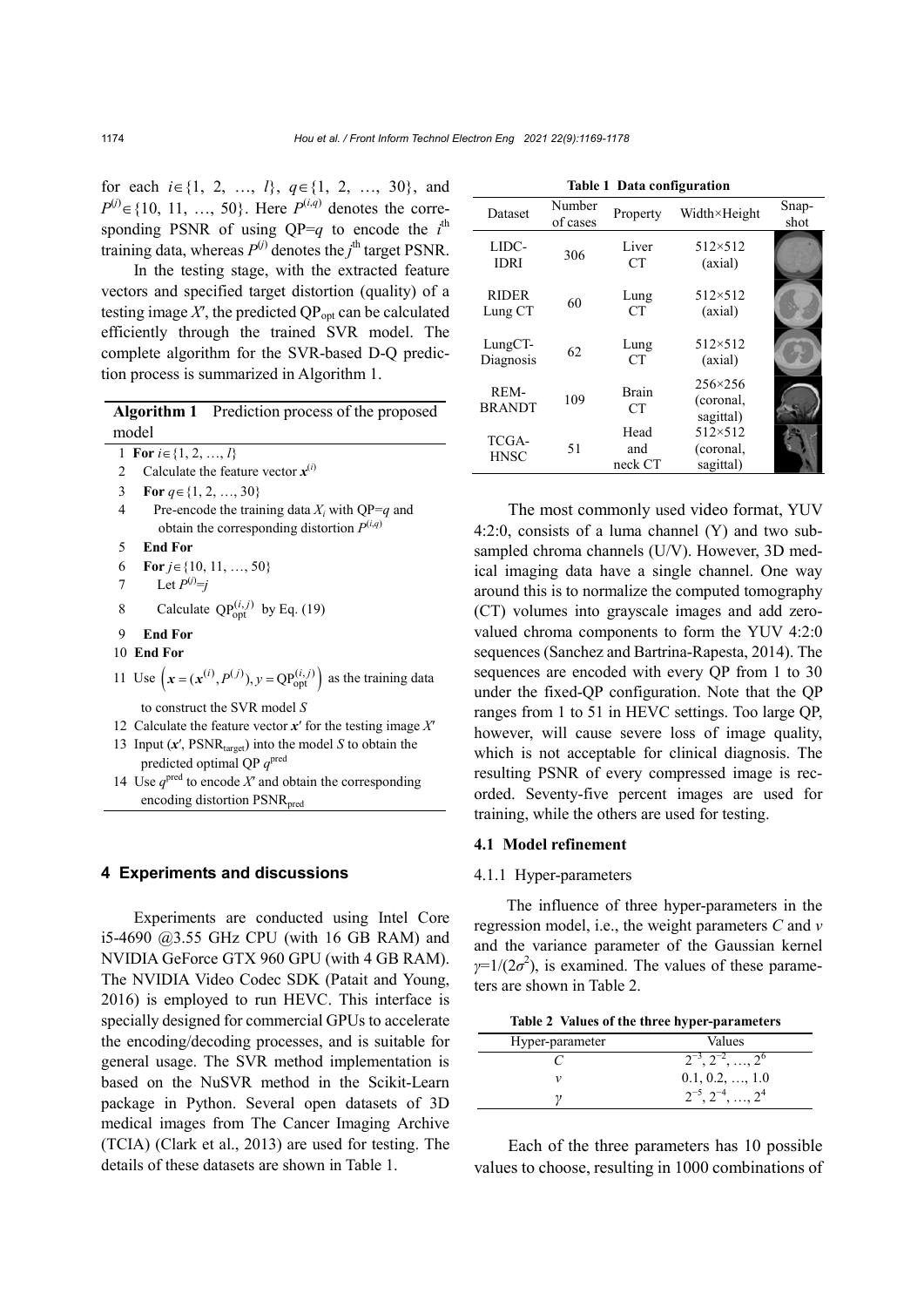parameters in total. The relationship between the correction of the model and the variances of hyperparameters in the LIDC-IDRI dataset (which is the largest dataset) is shown in Fig. 2.





**Fig. 2 Performance with different combinations of hyperparameters in the LIDC-IDRI dataset with one of the three parameters being fixed and the others free: (a)** *ν***=0.2; (b)** *γ***=2; (c)** *C***=64**

The correction of the model is calculated as follows:

$$
Correction = 1 - mean \left( \frac{\left| \text{PSNR}_{\text{target}} - \text{PSNR}_{\text{pred}} \right|}{\text{PSNR}_{\text{target}}} \right), (20)
$$

where PSNR<sub>target</sub> denotes the target PSNR, and PSNR<sub>pred</sub> the PSNR reached using the predicted optimal QP.

Through grid search, the combination of  $(C=2^5)$ , *v*=0.1, *γ*=1) achieves the highest average correction, hence the best generality among all five datasets. This combination is used as the standard setting of the SVR model.

# 4.1.2 Feature selection

Initially, 23 features are used to form the feature vector. Merging the same texture features of different directions results in eight features. Thus,  $2<sup>8</sup>$  combinations are possible (the empty set means that only the target PSNR is used for prediction). The precision produced in each combination is tested in the LIDC-IDRI dataset with the hyper-parameters  $(C=2^5, v=0.1,$ *γ*=1). The ablation study results are listed in Table 3, whereas the leave-one-out prediction results are listed in Table 4.

**Table 3 Ablation study results**

| Feature                  | Correction |
|--------------------------|------------|
| No additional feature    | 0.898      |
| Video-based feature only | 0.947      |
| Structural feature only  | 0.967      |
| Both                     | 0.971      |

|          | Table 4 Leave-one-out prediction results of eight |  |  |
|----------|---------------------------------------------------|--|--|
| features |                                                   |  |  |

| Feature<br>eliminated | Correction | Feature<br>eliminated | Correction |
|-----------------------|------------|-----------------------|------------|
| Z-slice               | 0.972      | <b>IDM</b>            | 0.971      |
| Zero-ratio            | 0.971      | Energy                | 0.970      |
| Mean-<br>difference   | 0.970      | Entropy               | 0.973      |
| Contrast              | 0.968      | Correlation           | 0.971      |

Considering the performances of all combinations, our findings are as follows. First, ablation study results show that the optimal solution is reached by combining video-based and structural features. Second,  $x_{entropy}$  is the least significant feature, while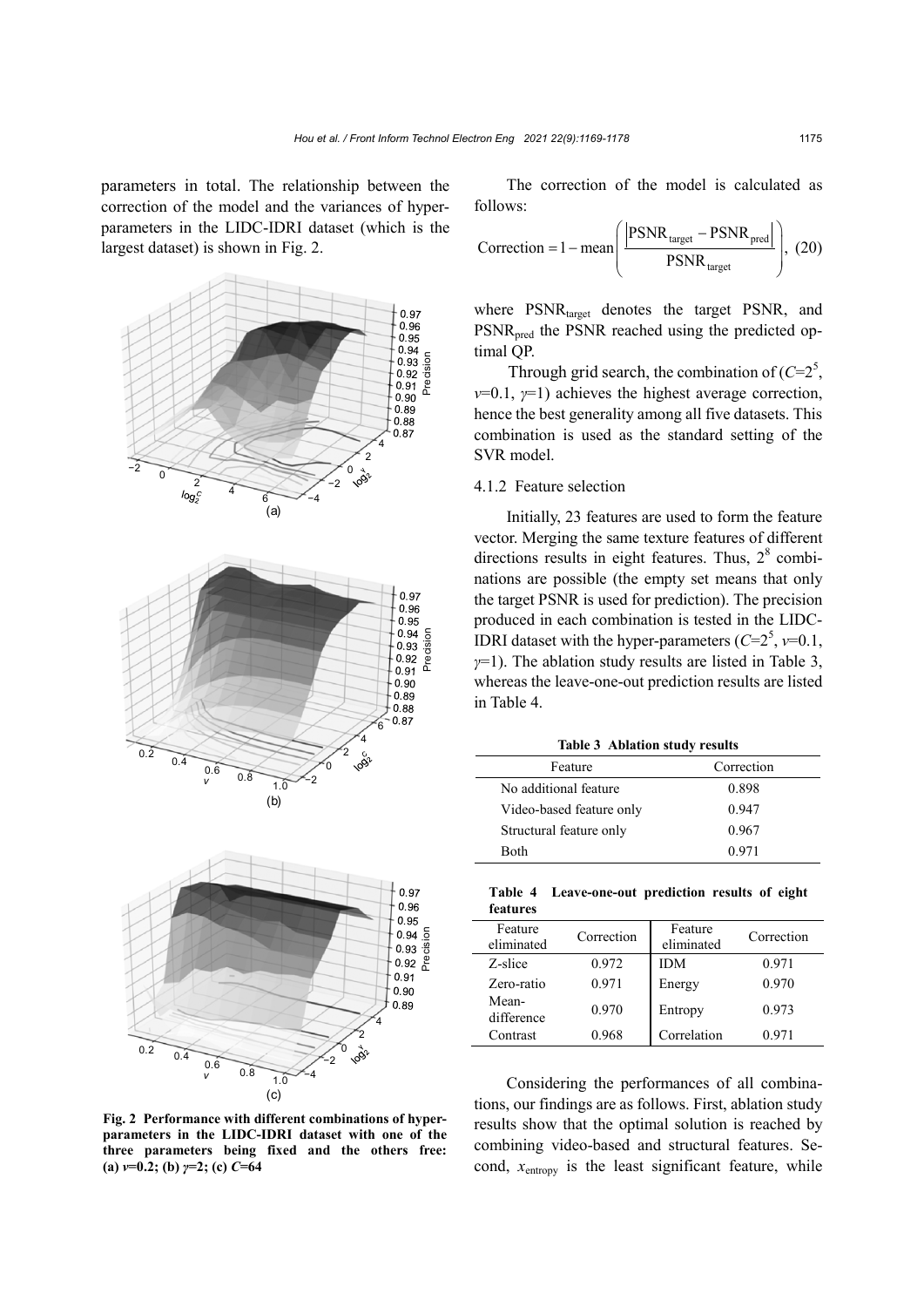$x<sub>contrast</sub>$  is the most significant feature in the leave-oneout test.

#### **4.2 Performance comparisons**

The accuracy of the proposed D-Q curve estimation is examined. Results are provided for the proposed model and the five other D-Q models, i.e., the model based on the Cauchy density function (Kamaci et al., 2005) (denoted by model I), the model using SATD to predict QP (Ma SW et al., 2012) (denoted by model II), the model using SVR to approximate the map among PSNR, SATD, and QP (Pan and Chen, 2016) (denoted by model III), and the two models using convolutional neural networks, Dinh et al. (2018)'s model (denoted by model IV) and Santamaria et al. (2018)'s model (denoted by model V).

Model I contains two sequence-dependent parameters. To determine these parameters appropriately, each sequence is encoded twice using two extreme QP values (i.e., 1 and 30) to obtain distinct D-Q data points. Linear regression is applied to acquire the parameters. Model II has a form similar to that of model I, but the SATDs of the sequences are calculated at the same time to help predict an optimal QP. Once the model parameters have been determined, both models can predict the complete D-Q curve for this sequence, and identify the optimal QP. Model III and our model are constructed without any encoding process, because the two models use features extracted directly from the raw data. Models IV and V split the data into the blocks, feed them into the neural networks, and reach the final result by averaging all result vectors of these blocks.

The target PSNR for testing ranges from 10 to 50, and the real optimal QP for the target PSNR is searched from the training dataset. The mean errors of the methods at every target PSNR in the LIDC-IDRI dataset are shown in Fig. 3. It can be concluded that

our method has better performance than others.

The correction of the models is calculated using Eq. (20). Table 5 reports their prediction accuracy among all datasets.

It is not surprising that model III outperforms its predecessor, model II, with respect to average. Also, note that the performance of model I that is based on the Cauchy distribution is highly content-dependent;



**Fig. 3 The mean error of PSNR vs. the target PSNR of six models: (a) models I, II, and III vs. the proposed model; (b) models IV and V vs. the proposed model**

| Table 5. The correction of D-O models. |            |          |           |          |         |       |
|----------------------------------------|------------|----------|-----------|----------|---------|-------|
| <b>Dataset</b>                         | Correction |          |           |          |         |       |
|                                        | Model I    | Model II | Model III | Model IV | Model V | Ours  |
| LIDC-IDRI                              | 0.935      | 0.951    | 0.940     | 0.946    | 0.951   | 0.973 |
| <b>RIDER Lung CT</b>                   | 0.879      | 0.930    | 0.956     | 0.955    | 0.949   | 0.959 |
| LungCT-Diagnosis                       | 0.964      | 0.962    | 0.966     | 0.957    | 0.965   | 0.980 |
| <b>REMBRANDT</b>                       | 0.967      | 0.932    | 0.965     | 0.941    | 0.961   | 0.980 |
| <b>TCGA-HNSC</b>                       | 0.958      | 0.962    | 0.962     | 0.968    | 0.967   | 0.977 |
| Average                                | 0.941      | 0.947    | 0.958     | 0.953    | 0.959   | 0.974 |

**Table 5 The correction of D-Q models**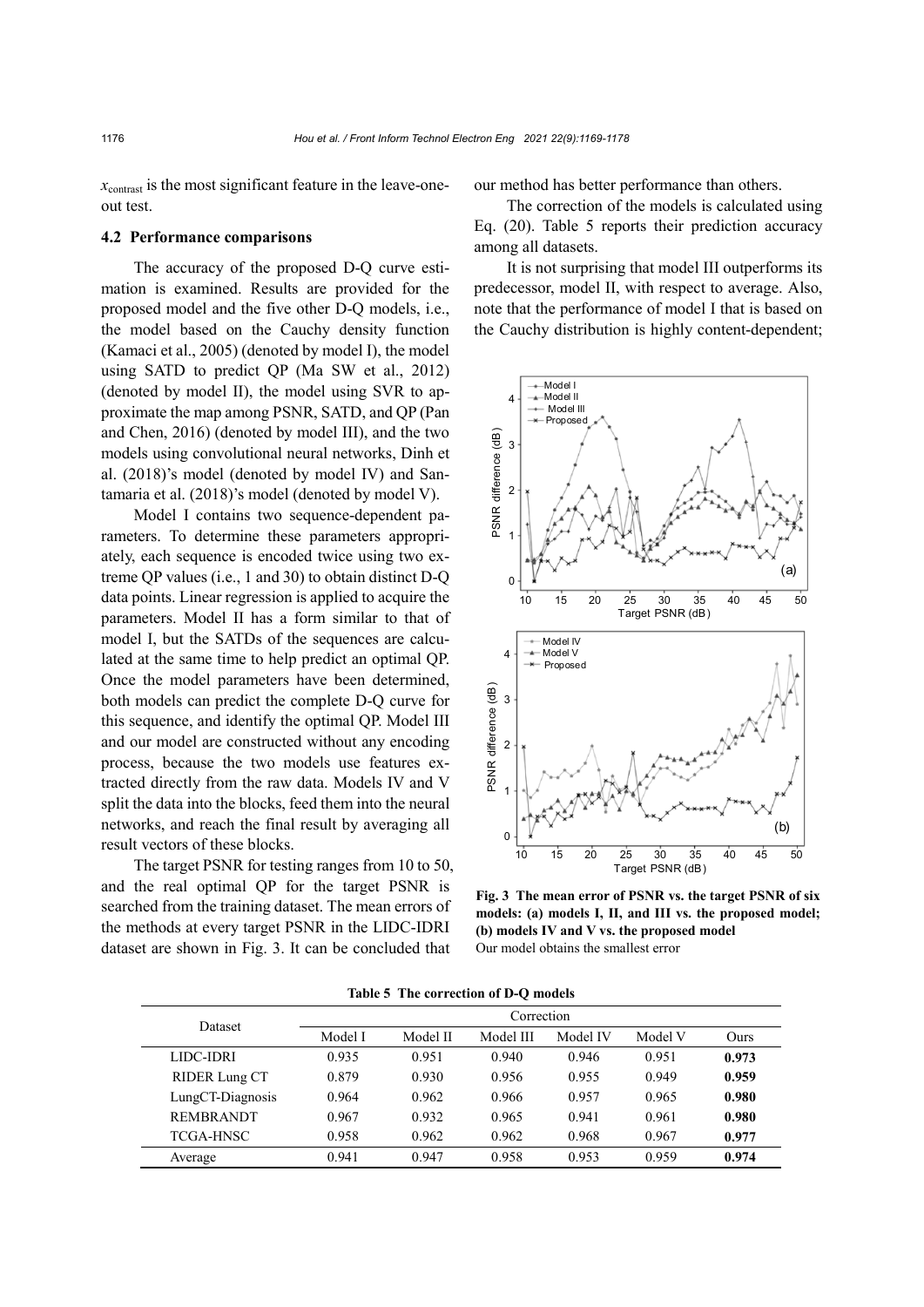i.e., the performance of this model is case-sensitive. This is because the real distribution of source data is not always consistent with the Cauchy distribution assumption. Model III and our model both use SVR to predict the D-Q model, but model III uses only two features, i.e., PSNR and SATD, while our proposed model uses more than 20 features and achieves higher correction. Models IV and V, which use neural networks, perform moderately in precision because 3D medical images are too large for them to handle. Meanwhile, these two block-based methods suffer from loss of structural information (especially when the target PSNR is high), and this loss becomes the main contributor to the total error. Finally, our method outperforms all the reference models for precision.

#### **4.3 Inference time comparisons**

The inference times of the six models are listed in Table 6. The total time cost is divided into encoding/decoding time, feature extraction time, and prediction time. Results are tested on the largest dataset LIDC-IDRI.

Among the models, models I and II need extra encoding/decoding processes using the lowest/largest QP for linear regression. The calculation of test data features for prediction is necessary in models I, II, III and our model. As mentioned, models IV and V need to split the data into blocks before feeding them into the neural networks, thus requiring more time than the other models for prediction.

As demonstrated by results, model III and our proposed model, which use the SVR method, have the lowest time cost. Models I and II are slow due to the pre-encoding process. As for models IV and V, when the original data are large, the number of blocks becomes large, leading to much time consumption on splitting and prediction.

# **5 Conclusions**

A learning-based quantization parameter prediction scheme for quality control in 3D medical imaging data compression is proposed in this paper. The optimal QP can be predicted from image features using the SVR model. By assigning QP values to the sequences appropriately, the resultant PSNR meets the targeted PSNR. Experimental results show that our proposed method outperforms existing solutions in precision, achieving good results in time consumption. Thus, our approach has much potential in solving the quality control problem of medical images in real applications such as telemedicine or medical imaging database regulation. In the future we will consider the adaptive QP scheme, rather than the current fixed QP scheme, to develop a better model.

#### **Contributors**

Zhong REN and Wei CHEN designed the research. Yuxuan HOU implemented the algorithm and drafted the paper. Yubo TAO participated in the technical discussions. Zhong REN, Yubo TAO, and Wei CHEN revised and finalized the paper.

#### **Compliance with ethics guidelines**

Yuxuan HOU, Zhong REN, Yubo TAO, and Wei CHEN declare that they have no conflict of interest.

#### **References**

- Clark K, Vendt B, Smith K, et al., 2013. The Cancer Imaging Archive (TCIA): maintaining and operating a public information repository. *J Dig Imag*, 26(6):1045-1057. https://doi.org/10.1007/s10278-013-9622-7
- Dinh KQ, Lee J, Kim J, et al., 2018. Only-reference video quality assessment for video coding using convolutional neural network. Proc  $25<sup>th</sup>$  IEEE Int Conf on Image Processing, p.2496-2500. <https://doi.org/10.1109/ICIP.2018.8451262>

| Model | Inference time (ms) |                    |                |         |  |  |
|-------|---------------------|--------------------|----------------|---------|--|--|
|       | Encoding/Decoding   | Feature extraction | Prediction     | Total   |  |  |
|       | 16 5 26             |                    | 6              | 16 5 32 |  |  |
| П     | 16 5 26             | 2120               |                | 18 648  |  |  |
| Ш     |                     | 2165               | $\mathfrak{D}$ | 2167    |  |  |
| IV    |                     | 9506*              | 7539           | 17045   |  |  |
| V     |                     | 4720*              | 15 5 6 6       | 20 28 6 |  |  |
| Ours  |                     | 3339               |                | 3341    |  |  |

**Table 6 The inference time of the models (per query)**

\* For data splitting